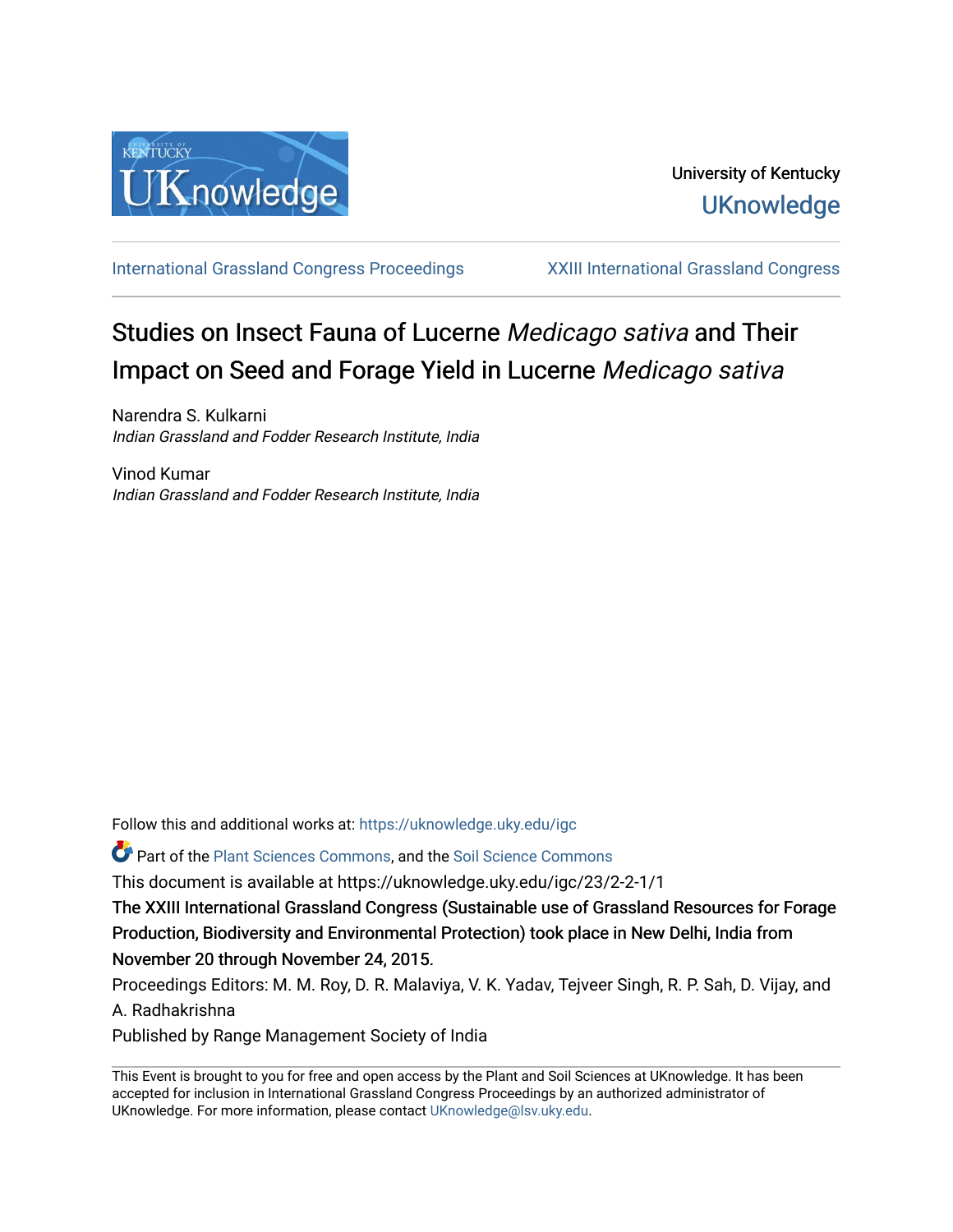Paper ID: 105 **Theme 2.** Grassland production and utilization **Sub-theme 2.2.** Integration of plant protection to optimise production

## **Studies on insect fauna of lucerne** *Medicago sativa* **and their impact on seed and forage yield in lucerne**  *Medicago sativa*

### **Narendra S. Kulkarni\* and Vinod Kumar**

ICAR-Indian Grassland and Fodder Research Institute, SRRS, Dharwad, India \*Corresponding author e-mail: [narendrask@yahoo.co.in](mailto:narendrask@yahoo.co.in)

**Keywords:** Insect fauna, Lucerne, Parasite, Pest, Predator, Pollinator, Yield

#### **Introduction**

Lucerne or Alfalfa (*Medicago sativa* L) is the world's most important forage legume and a key component of many crop rotation systems (Osborn *et. al*., 1997). Alfalfa is considered an [insectary](http://en.wikipedia.org/w/index.php?title=Insectary&action=edit&redlink=1) due to the large number of insects it attracts. Some pests, such as alfalfa weevil, aphids, armyworms, and the potato [leafhopper,](http://en.wikipedia.org/wiki/Leafhopper) can reduce alfalfa yields dramatically, particularly with the second cutting when weather is warmest. Chemical controls are sometimes used to prevent this. As a perennial crop, lucerne has a lifespan approaching 5 years, but in some areas of the world fields may remain productive for considerably longer. Such a long stand life affords ample time for the establishment and development of a diverse community structure by an abundance of organisms. In spite of system perturbations caused by frequent harvests and occasional pesticide applications, a lucerne field provides a temporal stability which is uncommon among field crops. As a result of this stability, lucerne supports an immense diversity of flora and fauna which, at times, exceeds that of riparian ecosystems. While most of lucerne's inhabitants have little or no impact on it as a crop, a few are capable of causing extensive damage. Arthropods, plant pathogens, weeds, vertebrates, and plant parasitic nematodes can all cause significant yield and/or quality reductions and frequently contribute to shortening the productive life of the stand. On the other hand large number of beneficial fauna like predators and parasites helps in reducing the aphis population. Pollinators also have a vital role in pollinating the lucerne crop. Cross- pollination in lucerne contributes to 89% seed yield (Somerville, 2002). In the present study, important insect pests of lucerne, their seasonal incidence, their economic threshold level were studied. Role of pollinator fauna and their impact on the seed yield was studied.

#### **Materials and Methods**

**S**tudies of insect fauna including pests, parasites, predators and pollinators were carried out at weekly interval. For this purpose 20 randomly selected plants were observed from four spots at the rate of five plants in each spot. All the beneficial as well as harmful fauna were identified in the laboratory and the help of taxonomist was obtained where ever required in identification. Weekly weather data on rainfall, maximum and minimum temperature, morning and evening relative humidity was collected and correlation studies were made to know the relationship of weather parameters on the incidence of insect pests. Loss estimation and Economic Threshold Level (ETL) for aphids was be carried out under field conditions on caged plants. A cage experiment to work out economic injury level of aphids on lucerne variety RL-88 was carried out at Saidapur farm of IGFRI, Dharwad. The experiment was laid out in RBD with three replications. All the recommended packages of practices except plant protection measures were followed to ensure uniform crop stand. Well before the appearance of the aphids, each plot will be individually caged using nylon mesh over iron rectangle of size 1x1 m. Different number of aphids will be artificially released on the central shoot of each plant using camel hair brush. In one treatment no cage is covered, but the aphids were completely controlled up to harvest by dimethoate spraying to know the cost of chemical control. To know the influence of pollination on lucerne seed setting and seed yield, lucerne plots were caged by eliminating the pollinators. In an open field observations on pollinators activity was observed in one sq.mt area at different timings especially during bee active hours. Observations on seed quality and quantity parameters were taken.

## **Results and Discussion**

Seasonal incidence of insect pests in Lucerne indicated that aphids active during Janaury to April with peak count of 310/stem in  $3<sup>rd</sup>$  week of February. Leaf hoppers found active during  $1<sup>st</sup>$  week of September to  $1<sup>st</sup>$  week of November with peak count of 4.8/plant in 2<sup>nd</sup> week of October. Hairy caterpillars are seen in November and December. Thrips are more active during flowering period. Mites incidence observed during dry winter and early summer months. The relationship with weather parameters indicated aphids incidence was negatively correlated with rainfall  $(r=-0.55*)$  and positively correlated with maximum temperature  $(r=0.45^*)$ . Mites incidence was also positively correlated with maximum temperature and negatively correlated with rainfall (Table 1)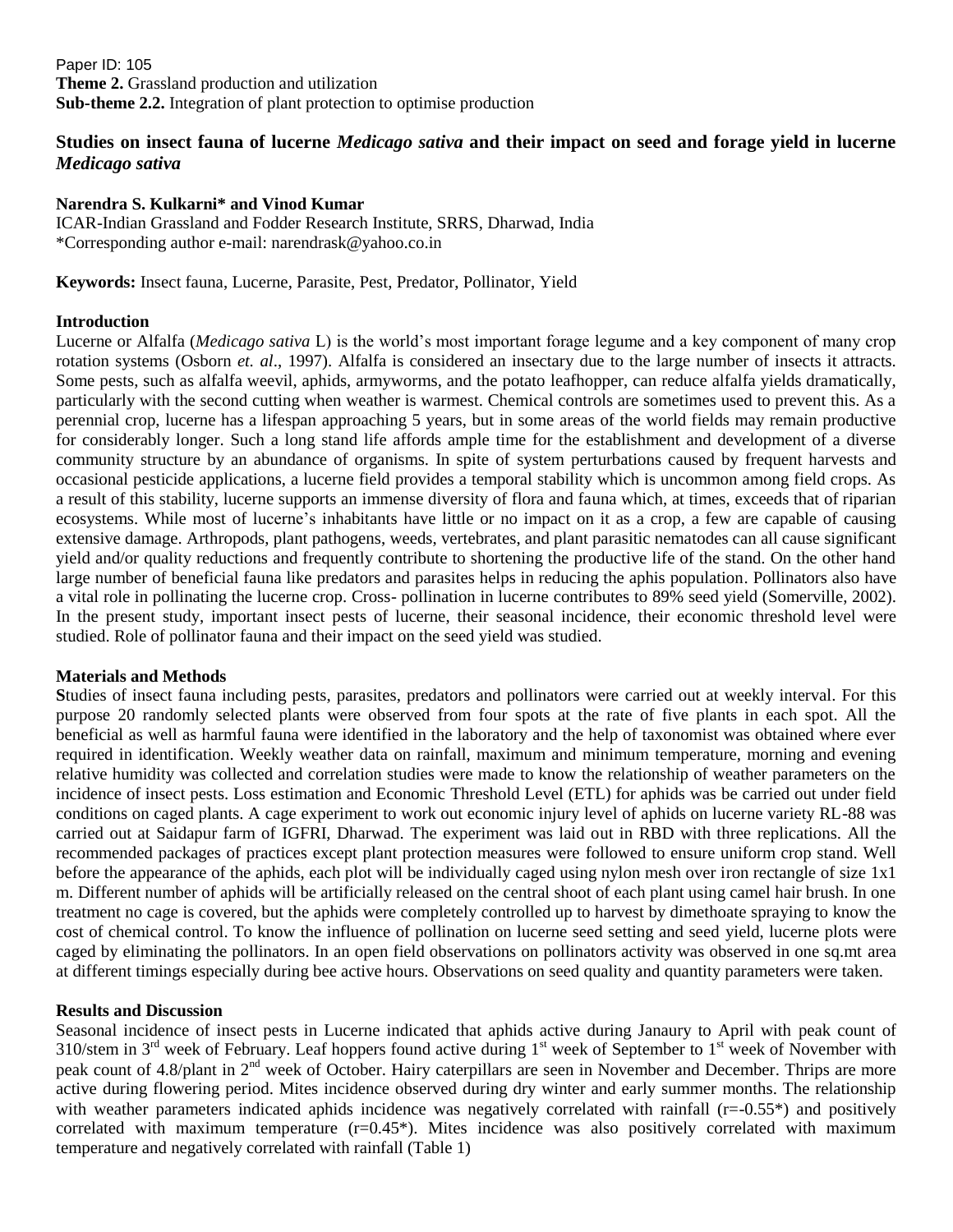**Table 1:** Correlationship between insect pests and weather parameters in lucerne at Saidapur farm of IGFRI, Dharwad

| <b>Weather parameters</b> | Max temp( $^{\circ}$ C) | Min         | <b>Morning</b> | <b>Afternoon</b> | Rainfall  |
|---------------------------|-------------------------|-------------|----------------|------------------|-----------|
| <b>Insect pests</b>       |                         | $temp(^oC)$ | RH(%)          | RH (%)           | (mm)      |
| Aphids                    | $0.45*$                 | 0.25        | $-0.29$        | $-0.20$          | $-0.55*$  |
| Leaf hopper               | $-0.15$                 | 0.07        | 0.17           | 0.16             | 0.35      |
| Hairy caterpillar         | $-0.12$                 | $-0.45$     | $-0.21$        | $-0.21$          | $-0.25$   |
| Thrips                    | $0.42*$                 | 0.06        | $-0.54$        | $-0.64$          | $-0.26$   |
| Mites                     | $0.48*$                 | $-0.42$     | $-0.23$        | $-0.60**$        | $-0.55**$ |

Studies on pollinator fauna indicated that honey bees, syrphid flies ,megachilids and butterflies were found to be major pollinators. Among insect orders, hymenopterans are major pollinators in Lucerne (Table 2)

**Table 2:** Pollinator fauna on lucerne at Saidapur farm of IGFRI, Dharwad

| Scientific name          | Family       | Order              |
|--------------------------|--------------|--------------------|
| Apis cerana              | Apidae       | Hymenoptera        |
| A florea                 | Apidae       | -do-               |
| A.dorsata                | Apidae       | -do-               |
| Megachile lanata         | Megachilidae | -do-               |
| Megachile bicolor        | Megachilidae | -do-               |
| Eristalinus megacephalus | Syrphidae    | Diptera            |
| Eristalinus obliquus     | Syrphidae    | -do-               |
| Nomia melanderi          | Haltidiae    | <b>Hymenoptera</b> |
| Xylocopa sp              | Xylocopidae  | -do-               |
| Cerceris sp              | Sphecidae    | -do-               |
| Danaus chrysippus        | Daneidae     | Lepidoptera        |
| Papilio demoleus         | Papilionidae | Lepidoptera        |

Results indicated that pod set  $(\%)$ , germination  $(\%)$  and seed yield  $(Kg/ha)$  was significantly influenced by the pollinators (Table 3).

**Table 3:** Influence of pollinators on seed yield and yield parameters in lucerne

| Treatment                         | Pod set $(\%)$   | Germination (%)  | Seed yield (Kg/ha) |
|-----------------------------------|------------------|------------------|--------------------|
|                                   | $Mean + SD$      | $Mean + SD$      | $Mean + SD$        |
| Caged lucerne without pollinators | $5.24 \pm 0.70$  | $10.40 \pm 0.94$ | $14\pm0.96$        |
| Open pollinated lucerne           | $32.20 \pm 1.90$ | $92.40 \pm 2.28$ | $208 \pm 2.64$     |
| $S$ Em $\pm$                      | $\pm 0.420$      | $\pm 0.840$      | $\pm 0.922$        |
| LSD $p=0.05$                      | 6.56             | 7.28             | 8.60               |

Different yield attributes of Lucerne were recorded and aphid incidence significantly influenced the no of branches, number of pods and green forage and seed seed yield in Lucerne. Economic threshold level was calculated for aphids and it was found that 85 aphids/stem. Economic threshold level helps to determine the stage before which the control measures needs to be initiated. In the present study damage caused by *Acyrthosiphon pisum* on seed yield of lucerne *Medicago sativa* was estimated and it was found that 85 aphids/ stem. Sharma and Stern (1980) reported that economic threshold level for blue lucerne aphid *Acyrthosiphon kondoi* was 40-50 aphids/stem. Variation in the economic threshold level may be due to change in the species, change in the plant protection measures and value of the crop.

## **Conclusion**

Among all the insect pests of lucerne *Medicago sativa,* aphids *Aphis carccivora* and *Acyrthosiphon pisum* were the major ones. Important pollinators were honey bees, syrphid flies, megachilids and butterflies. Aphids active during Janaury to March with peak count of 210/stem in 2<sup>nd</sup> week of February. Aphids incidence was negatively correlated with rainfall and positively correlated with maximum temperature Insecticide. Imidacloprid was proved to be superior in controlling aphids. Significantly higher seed yield was obtained compared in open pollinated lucerne compared to caged lucerne without bees.